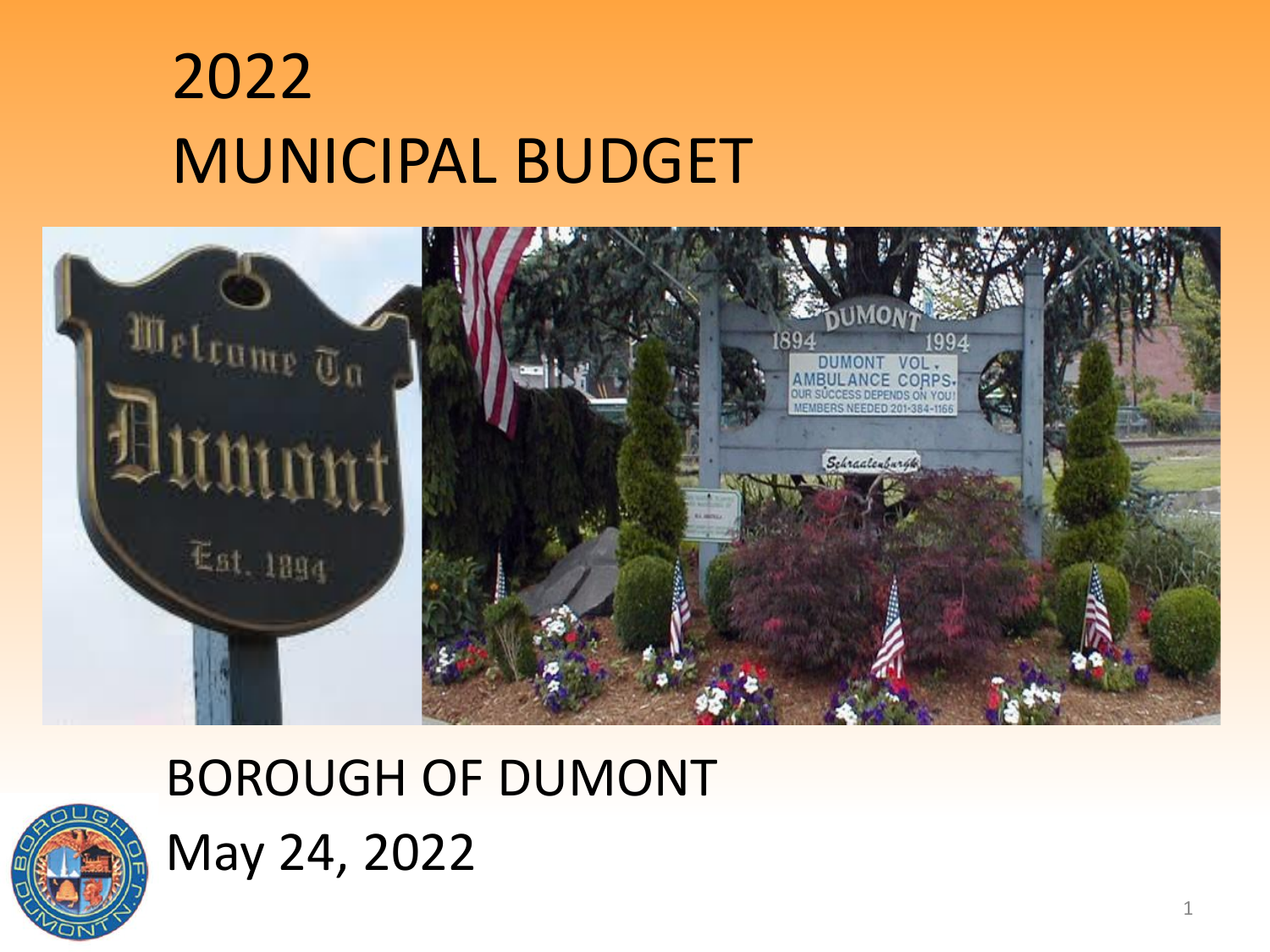## ANTICIPATED REVENUES

|                                       | 2022            | 2021            |                 |  |
|---------------------------------------|-----------------|-----------------|-----------------|--|
|                                       | <b>Proposed</b> | <b>Modified</b> | <b>Increase</b> |  |
|                                       | <b>Budget</b>   | <b>Budget</b>   | (Decrease)      |  |
| <b>Surplus Anticipated</b>            | \$1,600,000     | \$1,615,000     | (15,000)<br>\$  |  |
| <b>Miscellaneous Revenues</b>         | 1,252,600       | 1,289,600       | (37,000)        |  |
| <b>Unrestricted State Aid *</b>       | 1,355,252       | 1,355,252       |                 |  |
| <b>State/Federal Grants **</b>        | 800,884         | 33,637          | 767,247         |  |
| <b>Other Special Items</b>            | 409,000         | 175,000         | 234,000         |  |
| <b>Receipts from Delinquent Taxes</b> | 430,000         | 500,000         | (70,000)        |  |
| <b>General Taxation - Library</b>     | 774,719         | 745,415         | 29,304          |  |
| <b>General Taxation - Municipal</b>   | 20,783,206      | 20,331,261      | 451,945         |  |
|                                       |                 |                 |                 |  |
|                                       | \$27,405,661    | \$26,045,165    | \$1,360,496     |  |



- **State Aid has remained the same since 2010**
- **\*\* 2022 Revenues includes American Rescue Plan funds of \$762,000**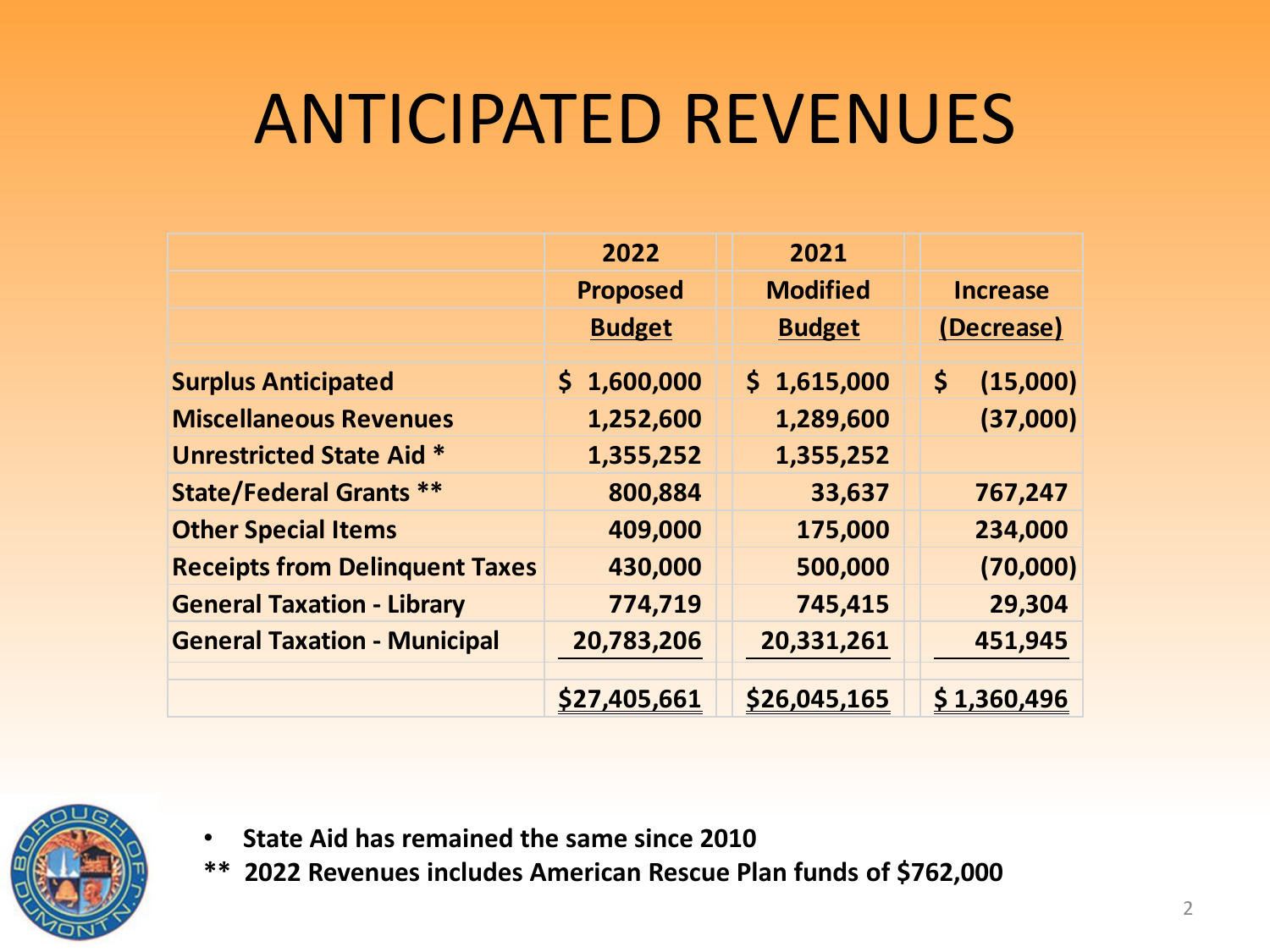# 2022 BUDGET REVENUE SOURCES **6%**



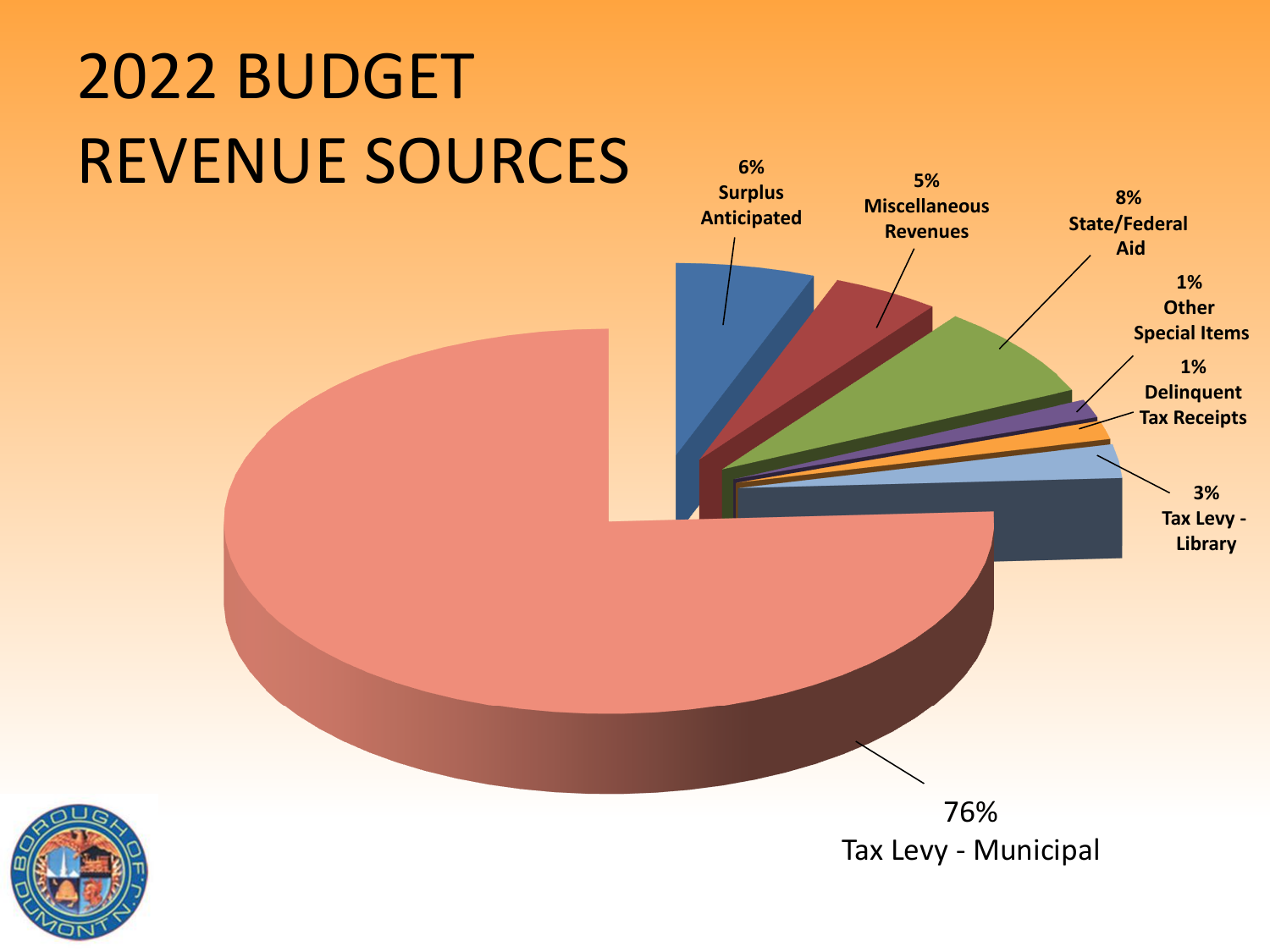#### APPROPRIATIONS

|                                               | 2022             | 2021                      |                 |
|-----------------------------------------------|------------------|---------------------------|-----------------|
|                                               | <b>Proposed</b>  | <b>Modified</b>           | <b>Increase</b> |
|                                               | <b>Budget</b>    | <b>Budget</b>             | (Decrease)      |
| <b>General Government</b>                     | 1,612,465<br>\$. | 1,485,828<br>$\mathsf{S}$ | \$<br>126,637   |
| <b>Insurance</b>                              | 2,929,000        | 2,616,822                 | 312,178         |
| <b>Public Safety</b>                          | 6,125,824        | 6,301,404                 | (175, 580)      |
| <b>Public Works</b>                           | 5,051,681        | 4,910,574                 | 141,107         |
| <b>Recreation/Health/Library</b>              | 1,384,447        | 1,300,219                 | 84,228          |
| <b>Utilities &amp; BCUA</b>                   | 2,927,659        | 2,632,300                 | 295,359         |
| <b>Pension, Statutory &amp; Deferred Chgs</b> | 2,471,691        | 2,450,190                 | 21,501          |
| <b>Debt Service &amp; Capital Impvts</b>      | 3,577,894        | 3,047,828                 | 530,066         |
| <b>Reserve for Uncollected Taxes</b>          | 1,325,000        | 1,300,000                 | 25,000          |
|                                               |                  |                           |                 |
|                                               | \$27,405,661     | \$26,045,165              | \$1,360,496     |

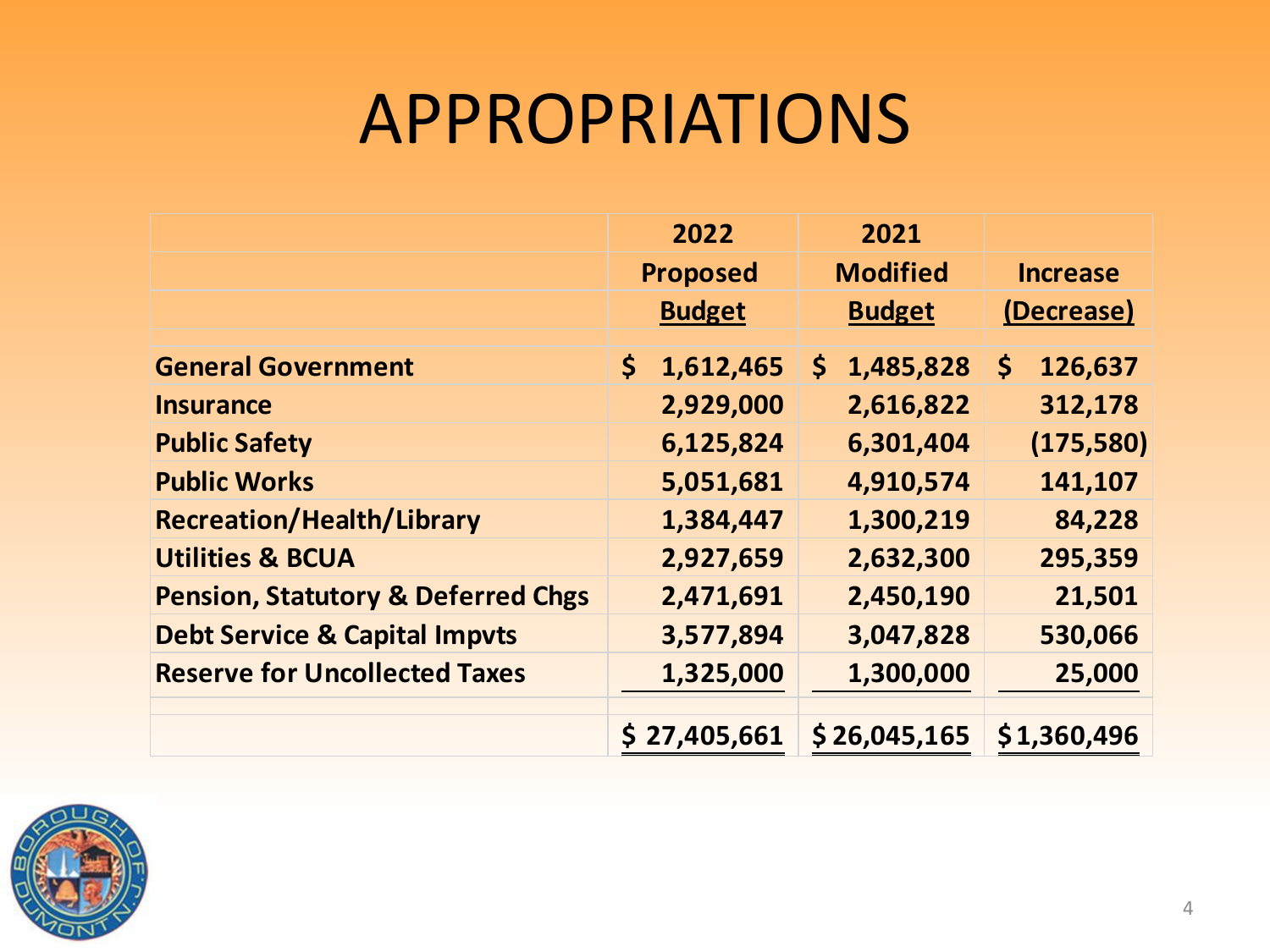#### 2022 APPROPRIATIONS BY FUNCTION

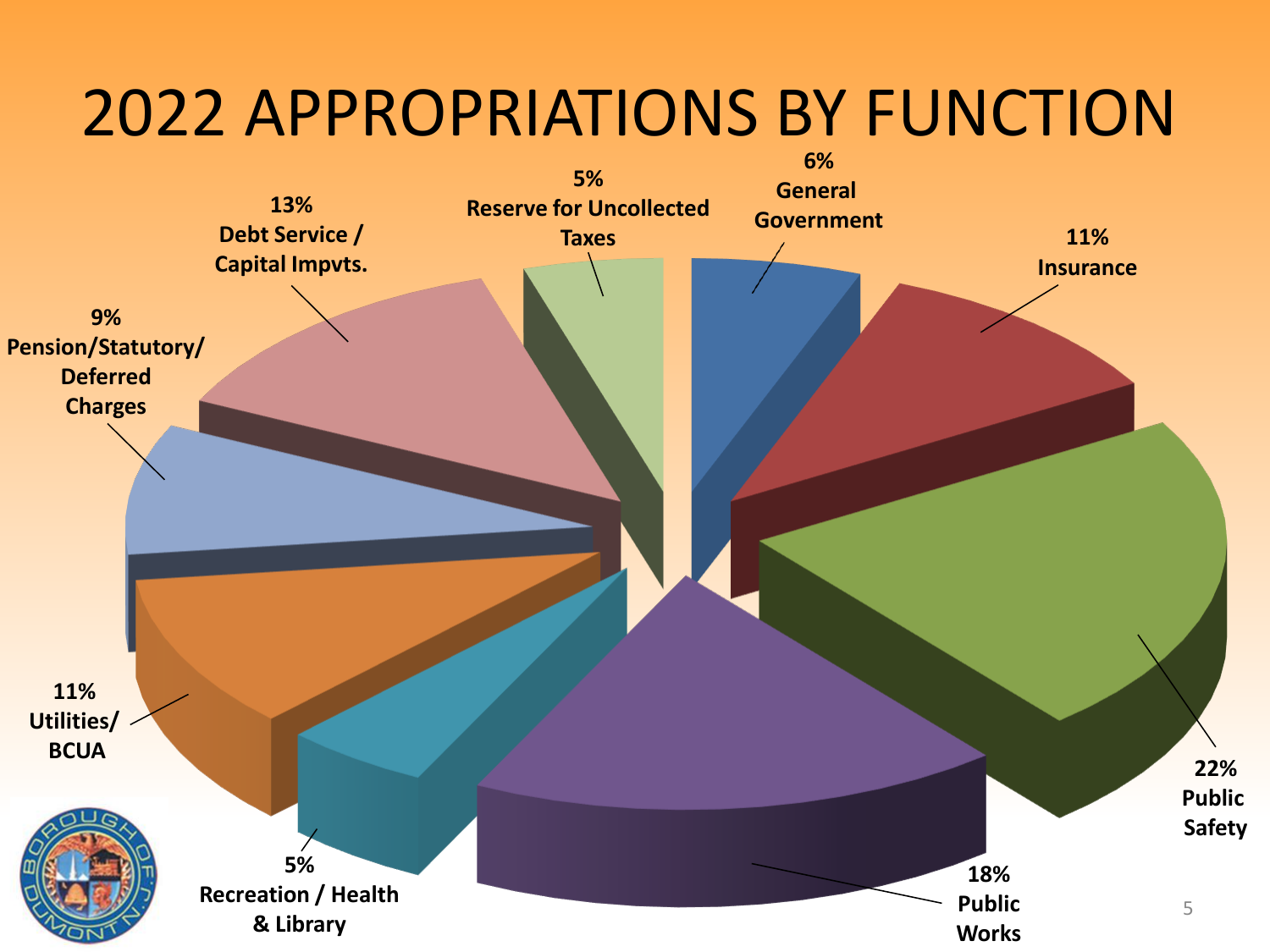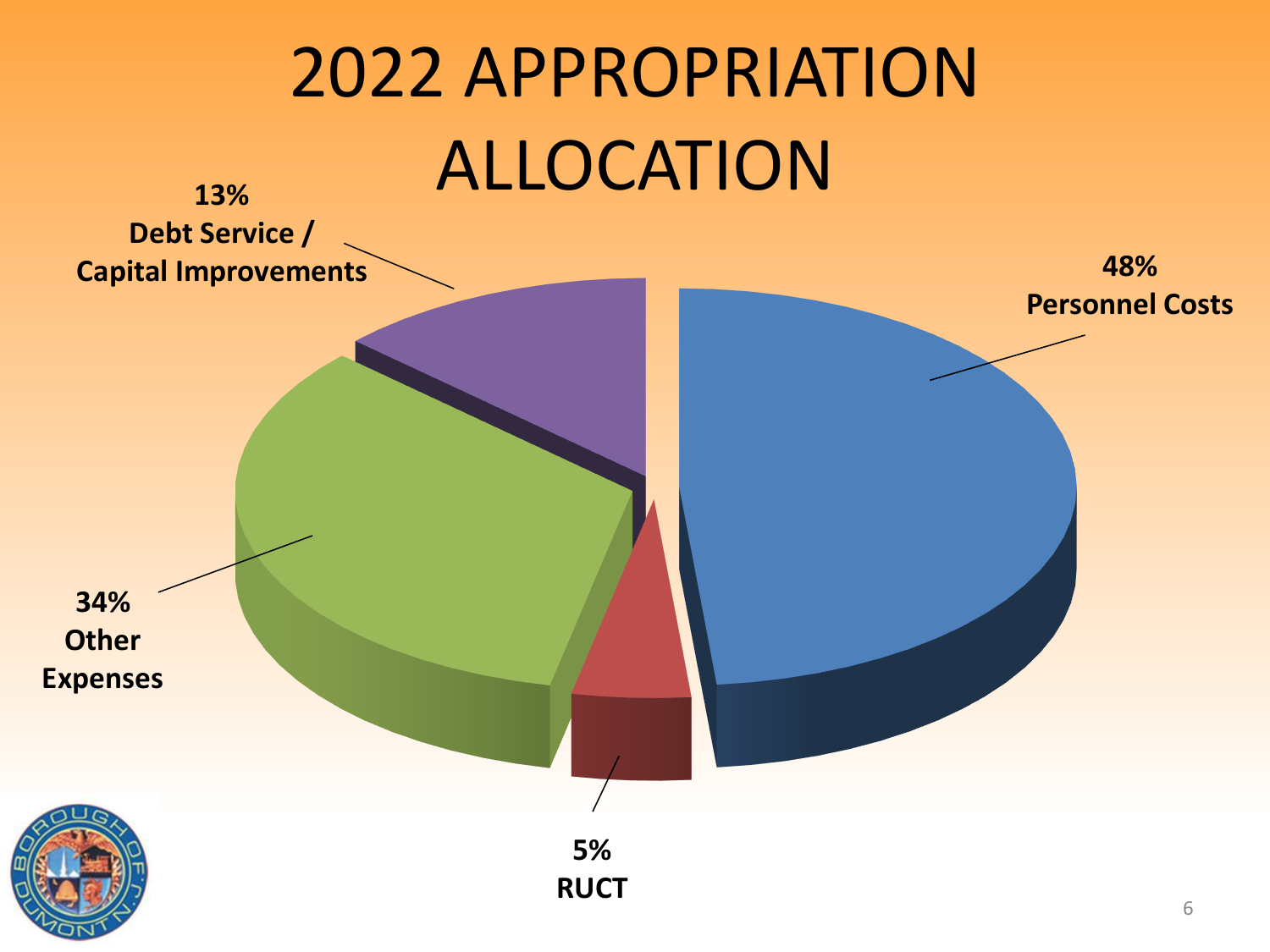#### PERSONNEL COSTS

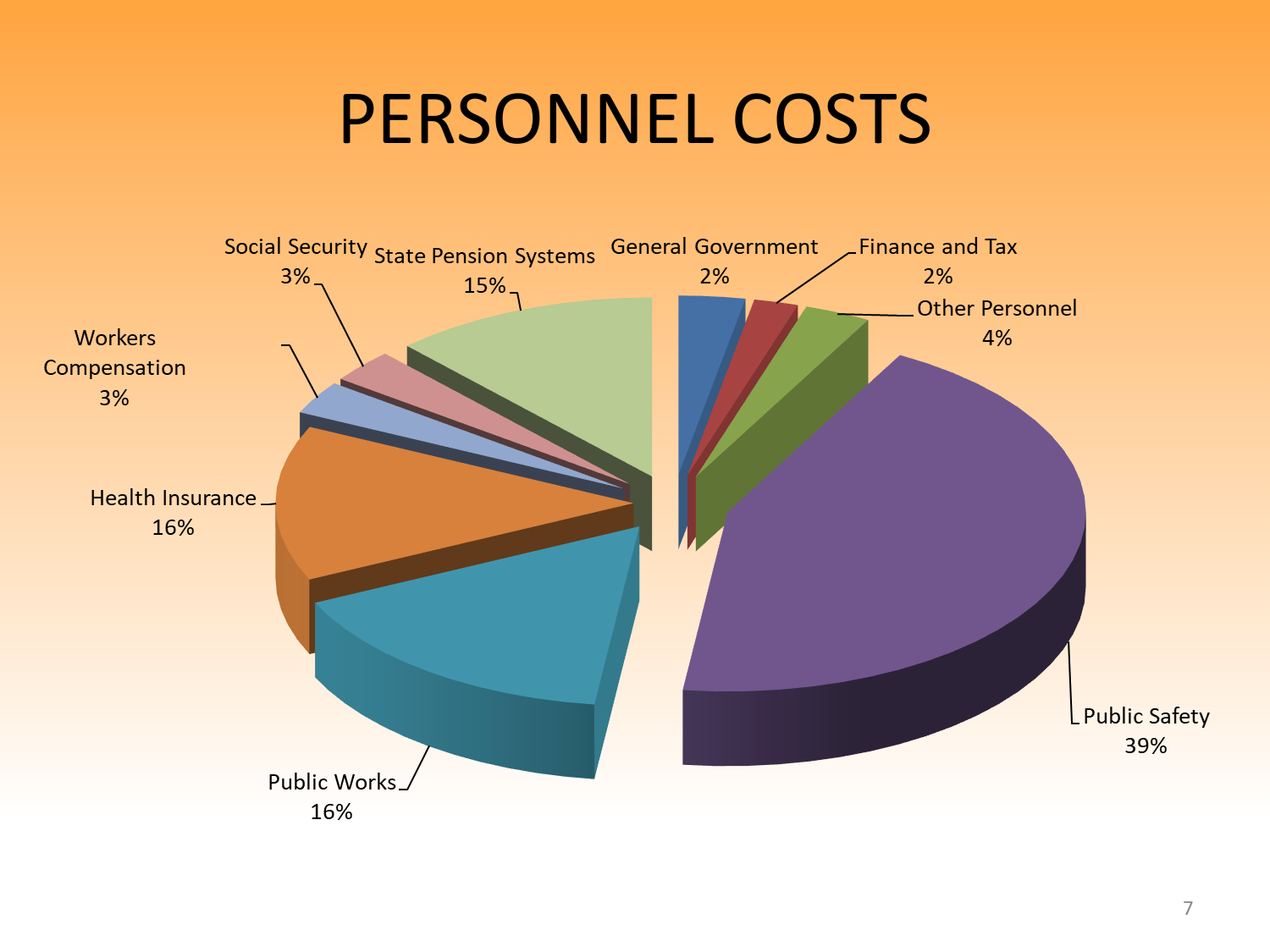#### OTHER EXPENSES

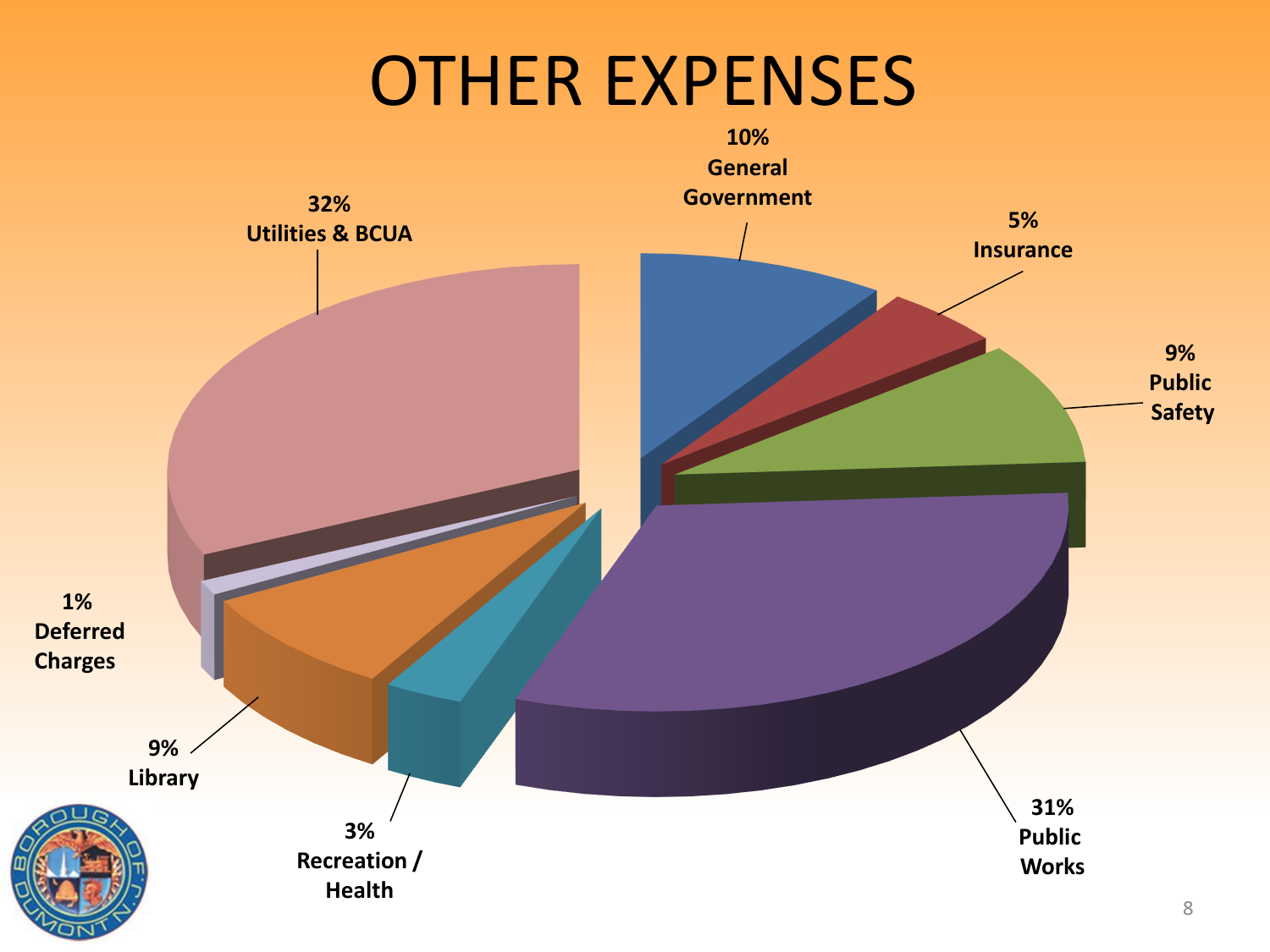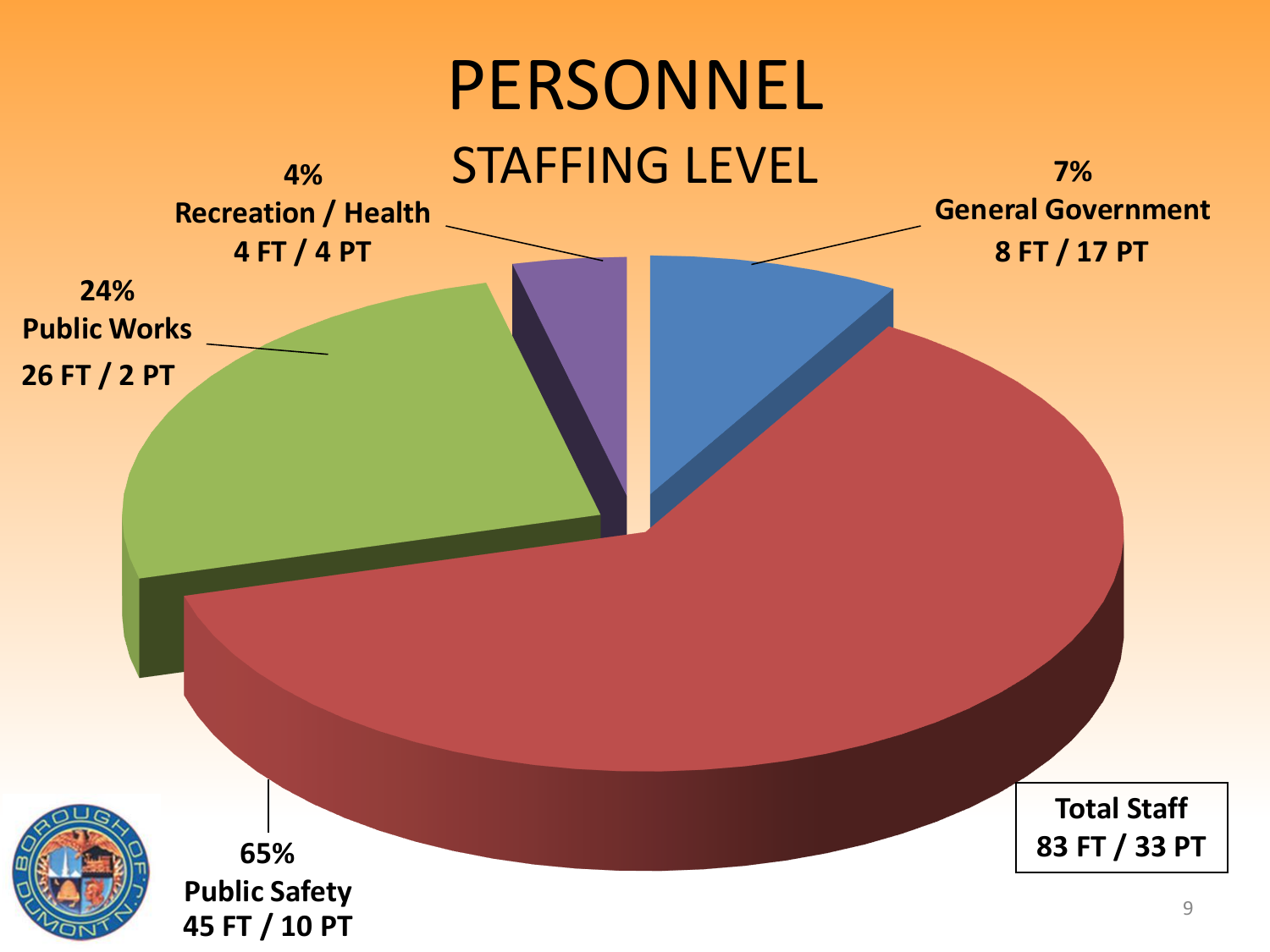# MAJOR BUDGET INCREASES AND **DECREASES**

| <b>Revenues</b>                                      |  |                |
|------------------------------------------------------|--|----------------|
|                                                      |  |                |
| <b>American Rescue Plan</b>                          |  | \$.<br>762,000 |
|                                                      |  |                |
| <b>General Capital Surplus</b>                       |  | 125,000        |
|                                                      |  |                |
| <b>Reserve for Payment of Debt</b>                   |  | 99,000         |
|                                                      |  |                |
| <b>Appropriations</b>                                |  |                |
|                                                      |  |                |
| <b>Police - Salaries and Wages</b>                   |  | (229, 295)     |
|                                                      |  |                |
| <b>Garbage and Trash Removal</b>                     |  | (100,000)      |
|                                                      |  |                |
| <b>Public Buildings and Grounds - Other Expenses</b> |  | 134,000        |
|                                                      |  |                |
| <b>Group Health Insurance</b>                        |  | 281,000        |
|                                                      |  |                |
| <b>Bergen County Utilities Authority</b>             |  | 250,339        |
|                                                      |  |                |
| <b>Debt Service</b>                                  |  | 451,566        |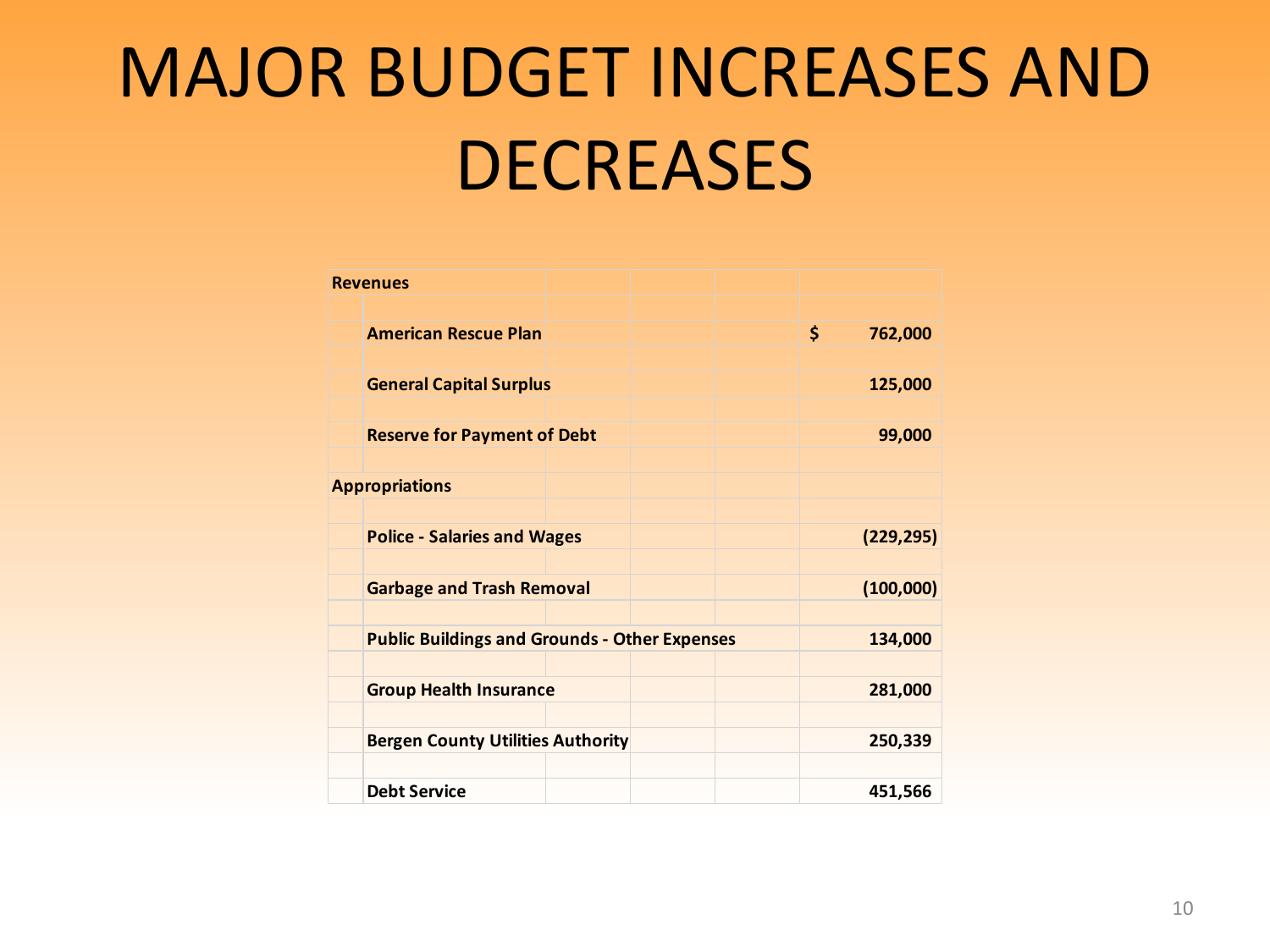#### PROJECTED MUNICIPAL TAX RATE AND IMPACT ON AVERAGE HOME

|                                    |    | Actual |  |         | Introduced |          |         |                 |
|------------------------------------|----|--------|--|---------|------------|----------|---------|-----------------|
| <b>Tax Rate</b>                    |    | 2021   |  | 2022    |            | Increase |         |                 |
| <b>Municipal Operations</b>        | \$ | 1.202  |  | \$      | 1.228      |          | \$      | 0.026           |
| Library                            |    | 0.044  |  |         | 0.046      |          |         | 0.002           |
| <b>Total</b>                       |    | 1.246  |  | Ś       | 1.274      |          | \$      | 0.028           |
|                                    |    |        |  |         |            |          |         |                 |
| <b>Tax Impact</b>                  |    |        |  |         |            |          |         |                 |
| <b>Municipal Operations</b>        | \$ | 3,690  |  | $\zeta$ | 3,769      |          | \$      | 79              |
| Library                            |    | 135    |  |         | 141        |          |         | $6\phantom{1}6$ |
| <b>Total</b>                       | Ś  | 3,825  |  | $\zeta$ | 3,910      |          | $\zeta$ | 85              |
|                                    |    |        |  |         |            |          |         |                 |
|                                    |    |        |  |         |            |          |         |                 |
|                                    |    |        |  |         |            |          |         |                 |
|                                    |    |        |  |         |            |          |         |                 |
| Average Home Assessed At \$307,000 |    |        |  |         |            |          |         |                 |

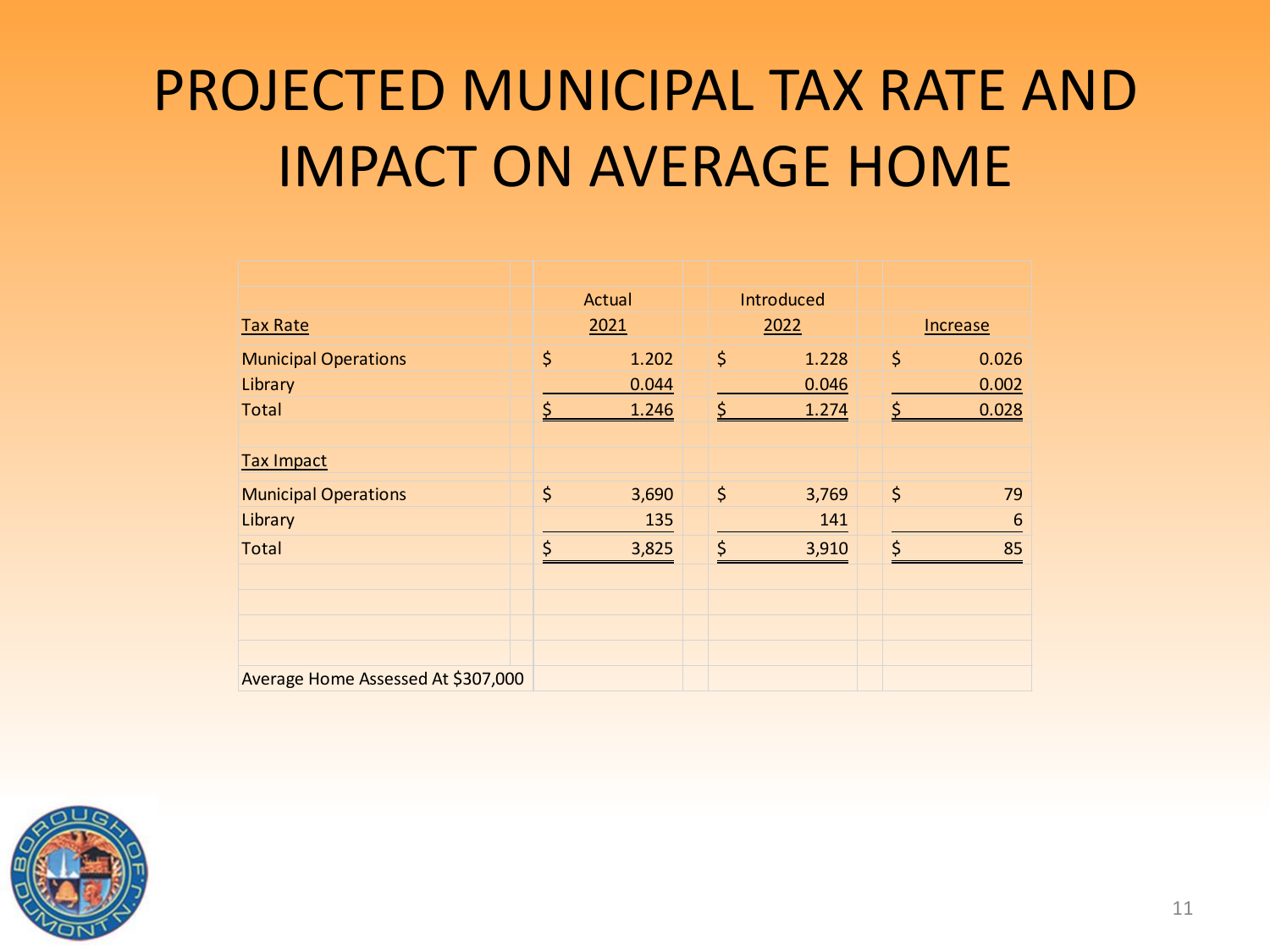# 2022 ESTIMATED TAX DOLLAR ALLOCATION



**1c 9c 31c 59c**

\* County increase estimated at 2.0%